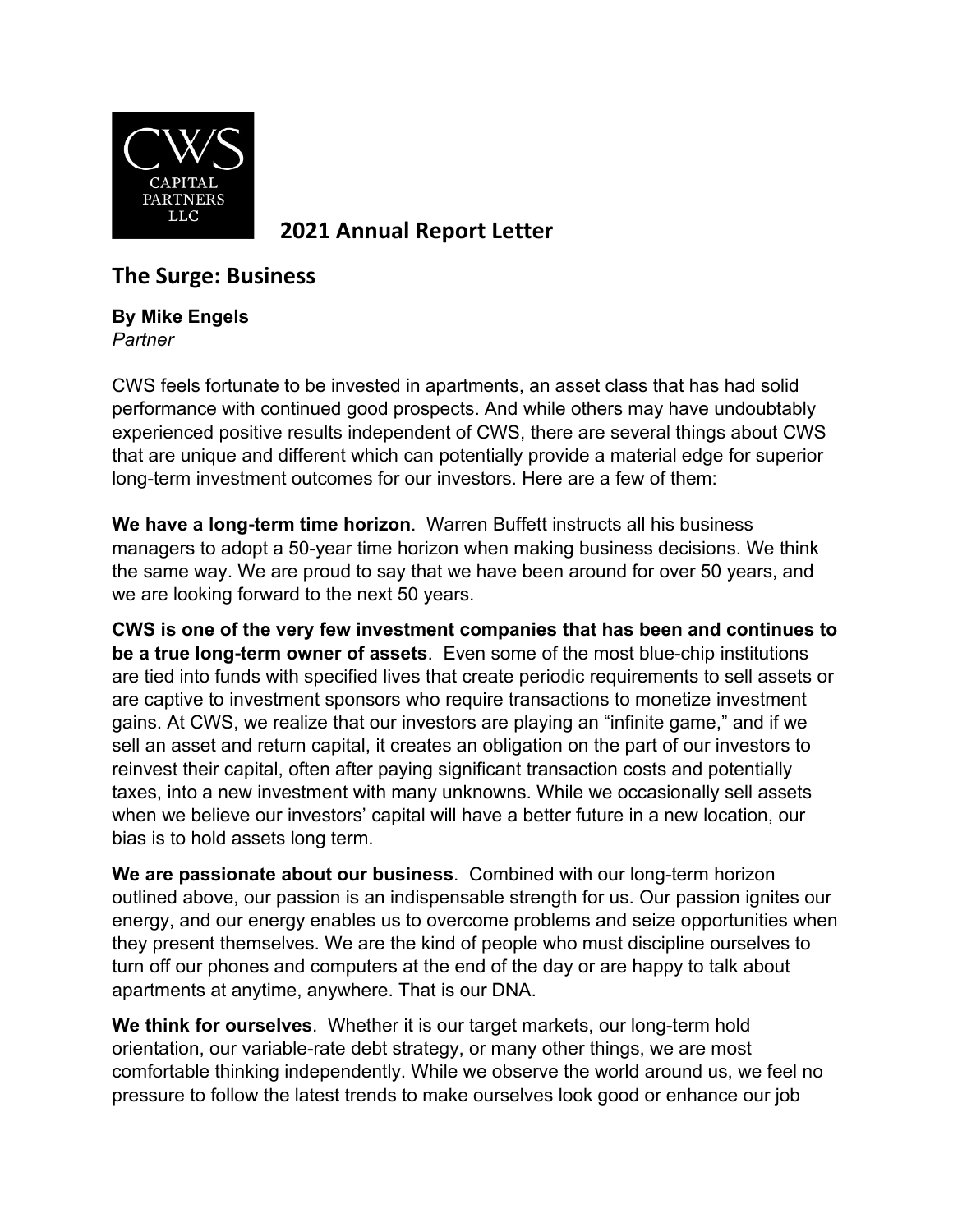security. We have the courage of our convictions. We rigorously and ruthlessly study the important and relevant metrics, using the best information sources available, and discuss these with each other at length to identify the safest long-term opportunities for our investors' capital. We can think very nimbly as new opportunities arise and move very quickly to seize them when they do.

**We feel no pressure to make investments to grow our business or enrich ourselves financially**. We are blessed to be part of a successful organization. We have the freedom and latitude to do what is smart, when it is smart to do it. We love to say, "We eat when we're hungry and sleep when we're tired."

**We are opportunistic investors with safety being the opportunity we seek**. "Opportunistic Investor" is sometimes code for "lever up and swing for the fences." The CWS approach is finding an edge that will help us invest capital safely for the long-term. Whether it is assuming a deal with bad debt at a low cost basis, carefully calibrating the incremental cost of additional loan dollars when placing new debt on an asset, assessing new supply risks and current replacement cost in a vibrant job market, or selecting low leverage, long-term variable-rate debt with caps instead of fixed-rate debt, we believe in the maxim that "True wisdom is knowing what to fear." And one of the things we fear is high cost, high loan-to-value leverage with little margin for error.

**We are a full-service organization with an exclusive focus on apartments in our target markets**. We control all aspects of our organization, from capital raising (equity and debt), to capital deployment (through both acquisitions and development), property management, asset management, investor relations, and all the departments and functions that fall under those major disciplines. When we control each of these functions, we have control over their quality, and we minimize the conflicts of interest and lack of trust that can evolve when varying functions are in different organizations. Our focus on apartments in markets where we have an established presence enables us to have the courage of our convictions and great first-hand knowledge as we make important investment decisions.

**We have deep relationships with sources of debt and investment sales professionals**. CWS is one of the very few firms in the country that have a preferred relationship with the two largest lenders in our industry, Fannie Mae and Freddie Mac, which provides CWS with lower interest rates and enhanced proceeds for our debt. In addition, we have long-term trusted relationships with brokers in our target markets that provide us with crucial information on investment opportunities, sometimes marketed and sometimes not, as well as an edge in gaining control of opportunities we strongly desire to control.

**While tax minimization does not drive our investment philosophy, we sure pay attention to it**. CWS has been taking advantage of the 1031 exchange since 1985 and has exchanged over \$1 billion in equity since then. The opportunity to reinvest sales proceeds on a pre-tax basis is a great way to preserve net worth over the long haul.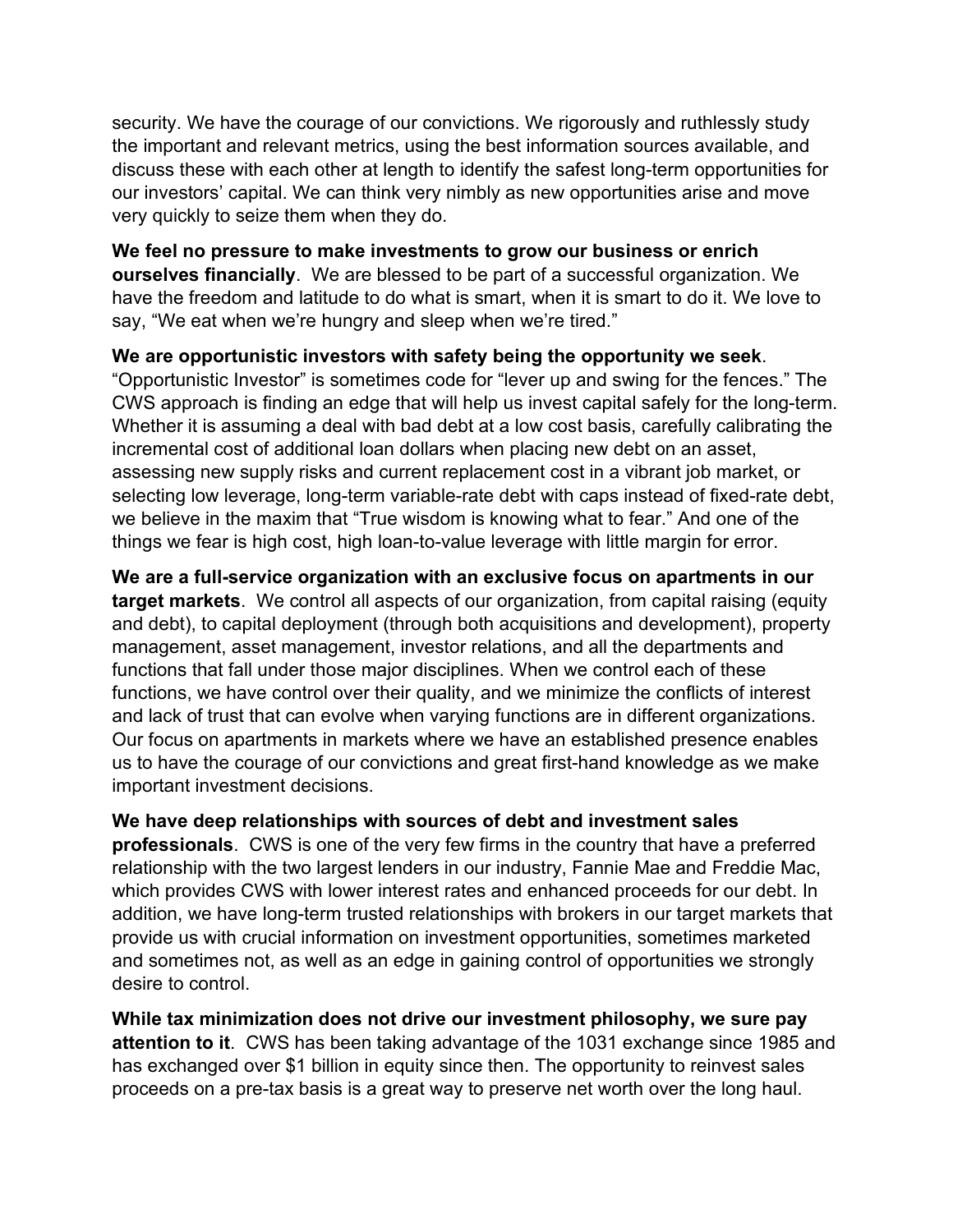Depreciation expense also is very helpful in lowering taxable income. Our investment structures, as pass-through partnerships, eliminate the double taxation of corporate dividends. Refinances can deliver significant capital events for our investors without triggering tax. And the minority interest discount and step-up in basis inherent in our investments are very helpful tools in estate planning. "Delivering long-term, riskadjusted, after-tax cash flow and total returns for our investors" is our mantra.

**We invest in every CWS project**. A very high percentage of the net worth of the CWS Partners and Principals is invested in CWS projects. Our family members and friends are invested with us as well, and many investors over time have become our personal friends. Regardless of whether capital is our own, or from a family member, friend, or someone whom we have not gotten to know yet, we view the precious capital that has been entrusted to us as a sacred responsibility.

**We charge fair and appropriate fees to our investors**. We transparently disclose our fees. We avoid conflicts of interests with our investors. While the investment management business can be a lucrative business for sponsors like CWS, we know that the vast majority of our net worth generation is a result of participation in the profits of successful investments versus fee income from our investors.

**We communicate clearly, openly, and regularly with our investors**. Our investors are our business partners in the projects in which we invest together. We strive to communicate timely and relevant information, good and bad, as clearly, openly, and quickly as we can.

**We are a purpose driven, values-based organization with a strong company culture**. Our company purpose is "Enhancing Lives the CWS Way" Our business enhances very important aspects of people's lives by taking care of where our residents live, our investors' money, and the work lives of our fellow CWS employees. The "CWS Way" refers to our long-held company values:

- A demand for excellence with a sense of urgency
- A requirement for profitability and sustainability
- Respect for people
- Honoring our word
- Ethical dealings are paramount

**We are blessed with talented team members who care and are great at what they do**. CWS is a great place to be, and our team members make it so. Over the years we have grown our team of highly talented, long-term individuals who fit great within our culture and contribute mightily every day. Recently, CWS engaged Qualtrics, which surveys employee experiences for many Fortune 500 companies and leading national real estate companies. CWS scored 84% in employee engagement, well ahead of other Qualtrics customers (US average of 72% and real estate industry average of 74%). Further, our five Partners and Principals, Steve Sherwood, Gary Carmell, Mike Brittingham, Justin Leahy, and I have been with CWS for a combined 126 years, and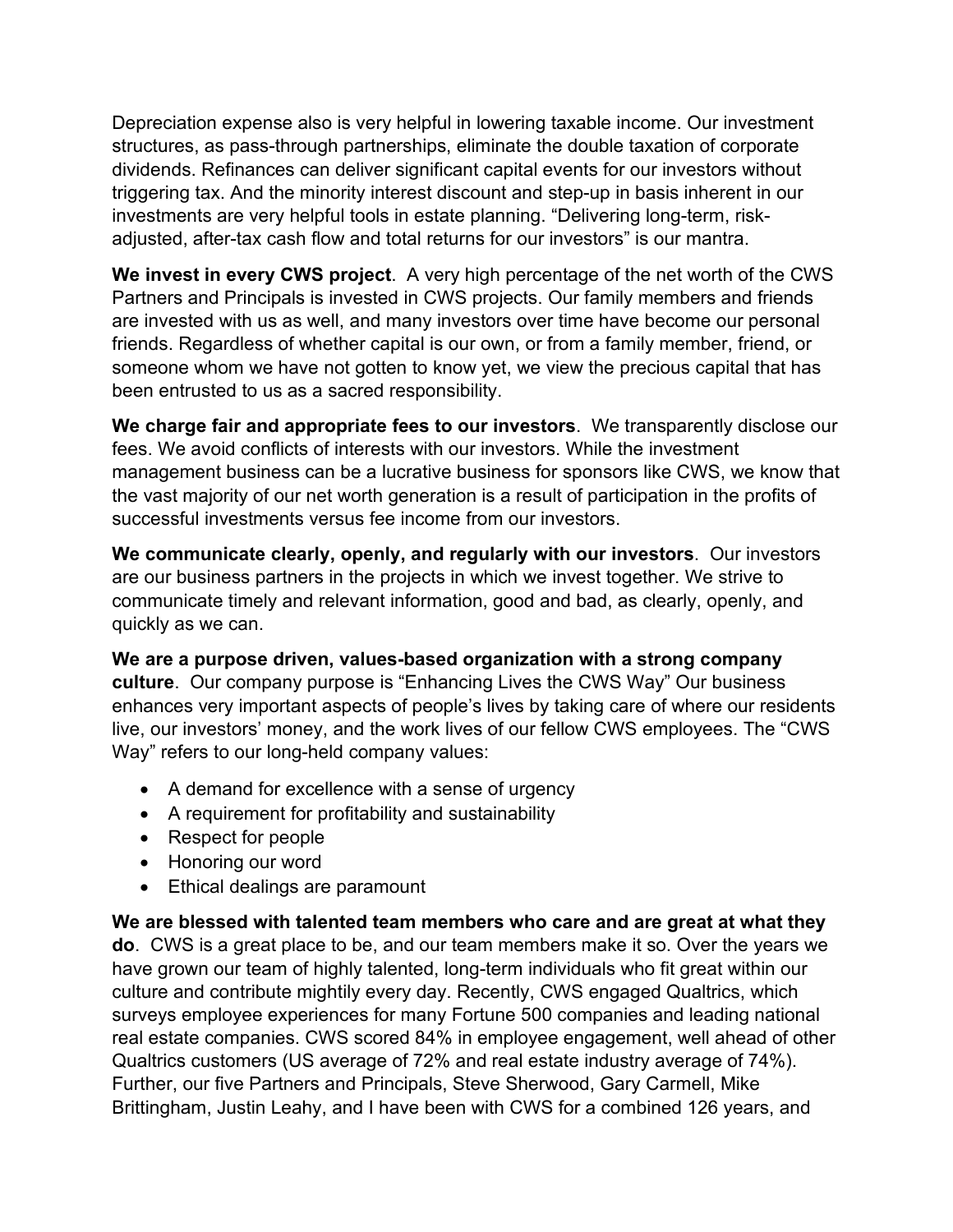that's not including our Advisory Board member Bill Williams, who continues to make key contributions, with 53 years of CWS experience.

**We have deep, loyal, and long-term investors who value what we do and how we do it**. CWS reports to over 1,000 investors. Our investors value and support our investment philosophies and long-term approach. This aligned investor base provides CWS with a high degree of flexibility and capability in seeking and executing upon the best investment opportunities that appear in our markets. We are very fortunate to have each of you as investors, and we will work hard every day to continue to earn your trust. Thank You.

## **2021 CWS "Same Store" Portfolio Results**

Below outlines the financial performance of the "same store" CWS portfolio (85 properties, 25,197 units) over the last three years. Many of the trends in the overall portfolio apply to the individual assets and Strategic Apartment Funds in which you are invested.

| <b>Properties: 85</b>         |        |          |          |        |               |
|-------------------------------|--------|----------|----------|--------|---------------|
| <b>Unit Count: 25,197</b>     |        | 20 vs 21 |          |        |               |
|                               |        |          | $\%$     |        | ℅             |
| (in \$ millions)              | 2019   | 2020     | Change   | 2021   | <b>Change</b> |
|                               |        |          |          |        |               |
| <b>Market Rent</b>            | 450.4  | 439.5    | $-2.4%$  | 504.5  | 14.8%         |
| Vacancy                       | (27.0) | (26.3)   | $-2.6%$  | (27.4) | 4.2%          |
| Concessions                   | (1.4)  | (3.2)    | 126.3%   | (1.6)  | $-50.8%$      |
| Gain/Loss to Lease            | (41.4) | (26.2)   | $-36.7%$ | (81.1) | 209.3%        |
| Model/Employee Units          | (2.0)  | (1.9)    | $-3.6%$  | (2.2)  | 13.0%         |
| <b>Bad Debt</b>               | (0.8)  | (2.4)    | 193.9%   | (2.4)  | 1.1%          |
| <b>Net Rental Income</b>      | 377.8  | 379.5    | 0.4%     | 389.9  | 2.7%          |
| Other Income                  | 41.4   | 40.4     | $-2.3%$  | 48.5   | 20.0%         |
| <b>Total Revenues</b>         | 419.2  | 419.9    | 0.2%     | 438.4  | 4.4%          |
|                               |        |          |          |        |               |
| <b>Salaries</b>               | 36.9   | 37.6     | $-1.9%$  | 39.7   | $-5.5%$       |
| Marketing / Advertising       | 6.5    | 5.7      | 12.1%    | 5.5    | 2.6%          |
| Turnover                      | 6.2    | 6.2      | 0.3%     | 6.6    | $-6.2%$       |
| <b>Repair and Maintenance</b> | 5.3    | 5.3      | $-0.4%$  | 5.8    | $-9.8%$       |
| <b>Professional Services</b>  | 9.3    | 10.2     | $-9.7%$  | 10.7   | $-5.5%$       |
| General and                   |        |          |          |        |               |
| Administrative                | 7.3    | 5.6      | 22.9%    | 5.8    | $-3.2%$       |
| <b>Utilities</b>              | 25.2   | 26.0     | $-3.0%$  | 27.1   | $-4.1%$       |
| <b>Taxes</b>                  | 70.0   | 73.2     | $-4.6%$  | 73.7   | $-0.7%$       |
| Insurance                     | 6.0    | 7.6      | $-25.3%$ | 8.2    | $-8.4%$       |
| <b>Management Fees</b>        | 13.1   | 13.4     | $-2.0%$  | 14.0   | $-4.1%$       |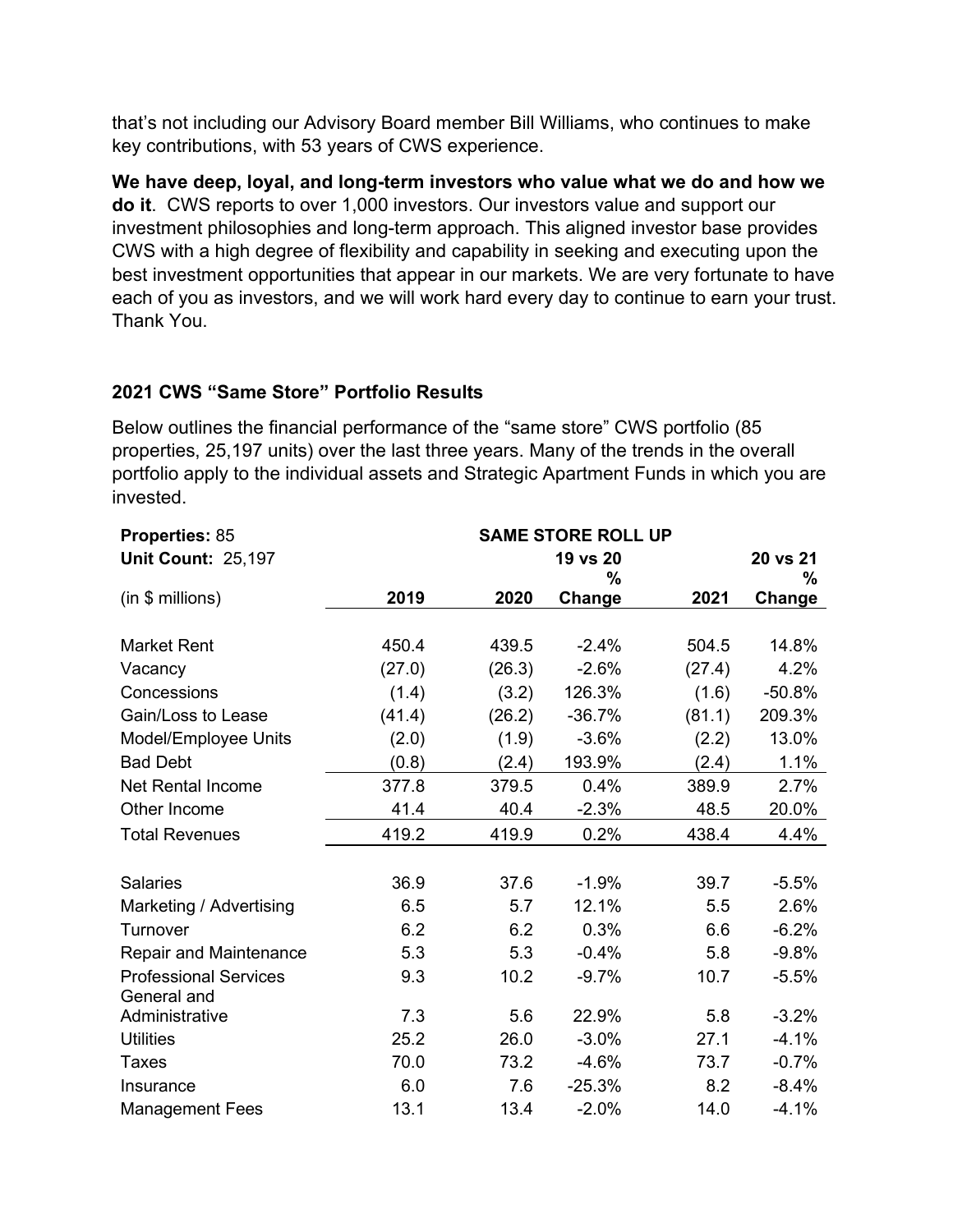| <b>Retail Expenses</b>      | 1.6   | 1.5   | 5.6%     | 1.4   | 6.9%     |
|-----------------------------|-------|-------|----------|-------|----------|
| <b>Total Expenses</b>       | 187.4 | 192.3 | $-2.6%$  | 198.5 | $-3.2%$  |
| Net Operating Income        | 231.8 | 227.7 | $-1.8%$  | 239.9 | 5.4%     |
|                             |       |       |          |       |          |
| <b>Interest Payments</b>    | 109.1 | 73.8  | 32.3%    | 61.0  | 17.3%    |
| <b>Principal Payments</b>   | 9.3   | 9.1   | 2.6%     | 7.5   | 17.3%    |
| <b>Other Expenses</b>       | 9.9   | 12.8  | $-28.9%$ | 10.7  | 16.3%    |
| <b>Capital Expenditures</b> | 39.2  | 35.1  | 10.4%    | 41.4  | $-18.0%$ |
|                             |       |       |          |       |          |
| <b>Operating Cash Flow</b>  | 64.3  | 96.9  | 50.7%    | 119.2 | 23.1%    |

**Revenues**: The big line item of "Total Revenues" was up 4.4% in 2021. Rent growth commencing in Q2 of 17.3% for new leases over the prior leases they replaced and 8.6% for renewals led to the revenue increase. If these trends continue as we expect, they will result in strong revenue growth in 2022. The rent increases skewed our "Market Rent" and "Loss to Lease" results, which largely cancelled each other out. The large increase in "Other Income" was the result of accruing in December for lost rent insurance reimbursements due to unit vacancy resulting from the Texas Freeze. We anticipate we will be receiving the actual insurance proceeds for those lost rents in 2022.

**Expenses and Net Operating Income:** Expenses increased 3.2%, resulting in a year over year Net Operating Income increase of 5.4%.

**Loan Interest, Loan Principal, Other Expenses and Capital Expenditures:** Annual interest payments continued to decline as our portfolio of largely variable-rate loans experienced a full year of LIBOR averaging under 10 basis points. Principal payments also declined with refinances converting amortizing loans into interest-only payment loans. The combination of higher Net Operating Income and lower debt service resulted in an increase in our 2021 Operating Cash Flow 23.1% over the prior year. Combined with the results in 2020, our 2021 Operating Cash Flow was up 85% from the 2019 results two years ago.

**Long Term Distribution Sustainability and Growth:** We at CWS focus first on the long-term sustainability of our quarterly distributions, increasing them only when there is a strong likelihood that the increases will be sustainable. A number of our investors will have noticed increases in distributions this past year, though typically not an 85% increase from two years ago. In addition to these distribution increases, CWS has been allocating the additional cash flow to several areas to promote long-term distribution sustainability and growth. These are:

• **Property Working Capital Balances:** We like to maintain healthy working capital balances at our assets such that we can continue paying quarterly distributions should an unanticipated event occur. For example, when an